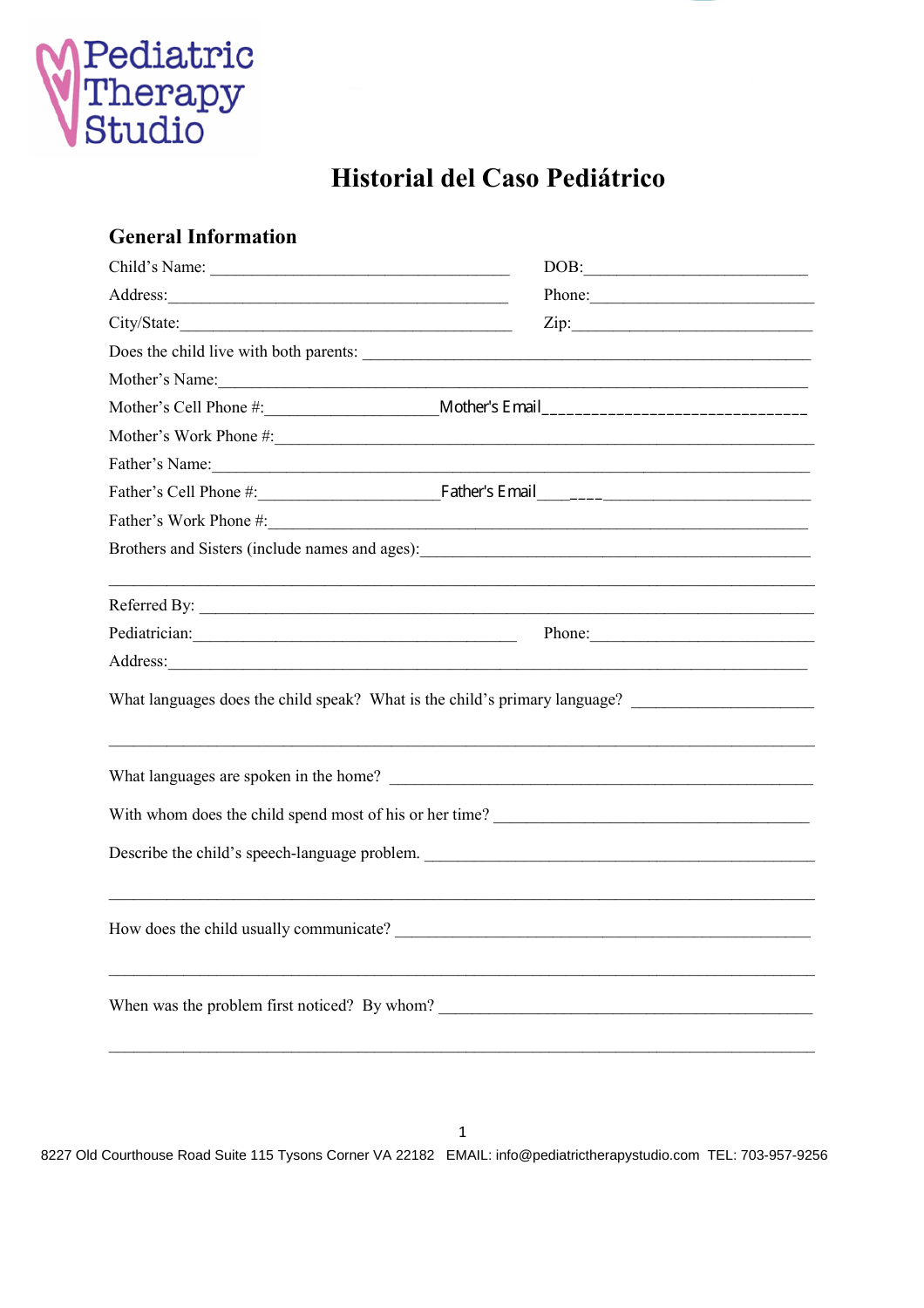$i_{\rm c}$ Qué cree que puede haber causado el problema?

¿Ha visto al niño algún otro patólogo del lenguaje? En caso afirmativo, ¿cuándo y dónde? ¿Cuáles fueron sus conclusiones?

\_\_\_\_\_\_\_\_\_\_\_\_\_\_\_\_\_\_\_\_\_\_\_\_\_\_\_\_\_\_\_\_\_\_\_\_\_\_\_\_\_\_\_\_\_\_\_\_\_\_\_\_\_\_\_\_\_\_\_\_\_\_\_\_\_\_\_\_\_\_\_\_\_\_\_\_\_\_\_\_\_\_\_\_\_

 $\_$  ,  $\_$  ,  $\_$  ,  $\_$  ,  $\_$  ,  $\_$  ,  $\_$  ,  $\_$  ,  $\_$  ,  $\_$  ,  $\_$  ,  $\_$  ,  $\_$  ,  $\_$  ,  $\_$  ,  $\_$  ,  $\_$  ,  $\_$  ,  $\_$  ,  $\_$  ,  $\_$  ,  $\_$  ,  $\_$  ,  $\_$  ,  $\_$  ,  $\_$  ,  $\_$  ,  $\_$  ,  $\_$  ,  $\_$  ,  $\_$  ,  $\_$  ,  $\_$  ,  $\_$  ,  $\_$  ,  $\_$  ,  $\_$  ,

¿Han visto al niño otros especialistas? En caso afirmativo, indique el tipo de especialista, cuándo y dónde, y las conclusiones del especialista.

\_\_\_\_\_\_\_\_\_\_\_\_\_\_\_\_\_\_\_\_\_\_\_\_\_\_\_\_\_\_\_\_\_\_\_\_\_\_\_\_\_\_\_\_\_\_\_\_\_\_\_\_\_\_\_\_\_\_\_\_\_\_\_\_\_\_\_\_\_\_\_\_\_\_\_\_\_\_\_\_\_\_\_\_\_

 $\_$  ,  $\_$  ,  $\_$  ,  $\_$  ,  $\_$  ,  $\_$  ,  $\_$  ,  $\_$  ,  $\_$  ,  $\_$  ,  $\_$  ,  $\_$  ,  $\_$  ,  $\_$  ,  $\_$  ,  $\_$  ,  $\_$  ,  $\_$  ,  $\_$  ,  $\_$  ,  $\_$  ,  $\_$  ,  $\_$  ,  $\_$  ,  $\_$  ,  $\_$  ,  $\_$  ,  $\_$  ,  $\_$  ,  $\_$  ,  $\_$  ,  $\_$  ,  $\_$  ,  $\_$  ,  $\_$  ,  $\_$  ,  $\_$  ,

\_\_\_\_\_\_\_\_\_\_\_\_\_\_\_\_\_\_\_\_\_\_\_\_\_\_\_\_\_\_\_\_\_\_\_\_\_\_\_\_\_\_\_\_\_\_\_\_\_\_\_\_\_\_\_\_\_\_\_\_\_\_\_\_\_\_\_\_\_\_\_\_\_\_\_\_\_\_\_\_\_\_\_\_\_

¿Hay otros problemas de habla, lenguaje o audición en su familia? \_\_\_\_\_\_\_\_\_\_\_\_\_\_\_\_\_\_\_\_\_\_\_\_\_\_

¿Se ha examinado la audición del niño? En caso afirmativo, ¿cuándo y cuáles fueron los resultados?\_\_\_\_\_\_

#### **Prenatal and Birth History**

| Length of Pregnancy:                                                             |            |            |        |           |  |
|----------------------------------------------------------------------------------|------------|------------|--------|-----------|--|
| General Condition:                                                               |            |            |        |           |  |
| Birth Weight:                                                                    |            |            |        |           |  |
| Apgar Scores:                                                                    |            |            |        |           |  |
| Type of Delivery:                                                                | head first | feet first | breech | Caesarian |  |
| Were there any unusual conditions that may have affected the pregnancy or birth? |            |            |        |           |  |

\_\_\_\_\_\_\_\_\_\_\_\_\_\_\_\_\_\_\_\_\_\_\_\_\_\_\_\_\_\_\_\_\_\_\_\_\_\_\_\_\_\_\_\_\_\_\_\_\_\_\_\_\_\_\_\_\_\_\_\_\_\_\_\_\_\_\_\_\_\_\_\_\_\_\_\_\_\_\_\_\_\_\_\_\_

### **Historial Médico**

Por favor, indique si el niño ha sido diagnosticado con:

| <b>Autismo</b>             | Síndrome de Down         | <b>Desorden de Procesamiento</b><br><b>Auditivo</b> |
|----------------------------|--------------------------|-----------------------------------------------------|
| <b>TGD</b>                 | Retraso en el Desarrollo | Pérdida de Audición                                 |
| <b>TGD-No Especificado</b> | Parálisis Cerebral       | Empuje de la Lengua                                 |
| Anomalía Congénita         | Hipo/hipertonía          | <b>Trastorno Sensorial</b>                          |
| <b>Trastorno Genético</b>  | Dispraxia                | Nódulos Vocales                                     |

m.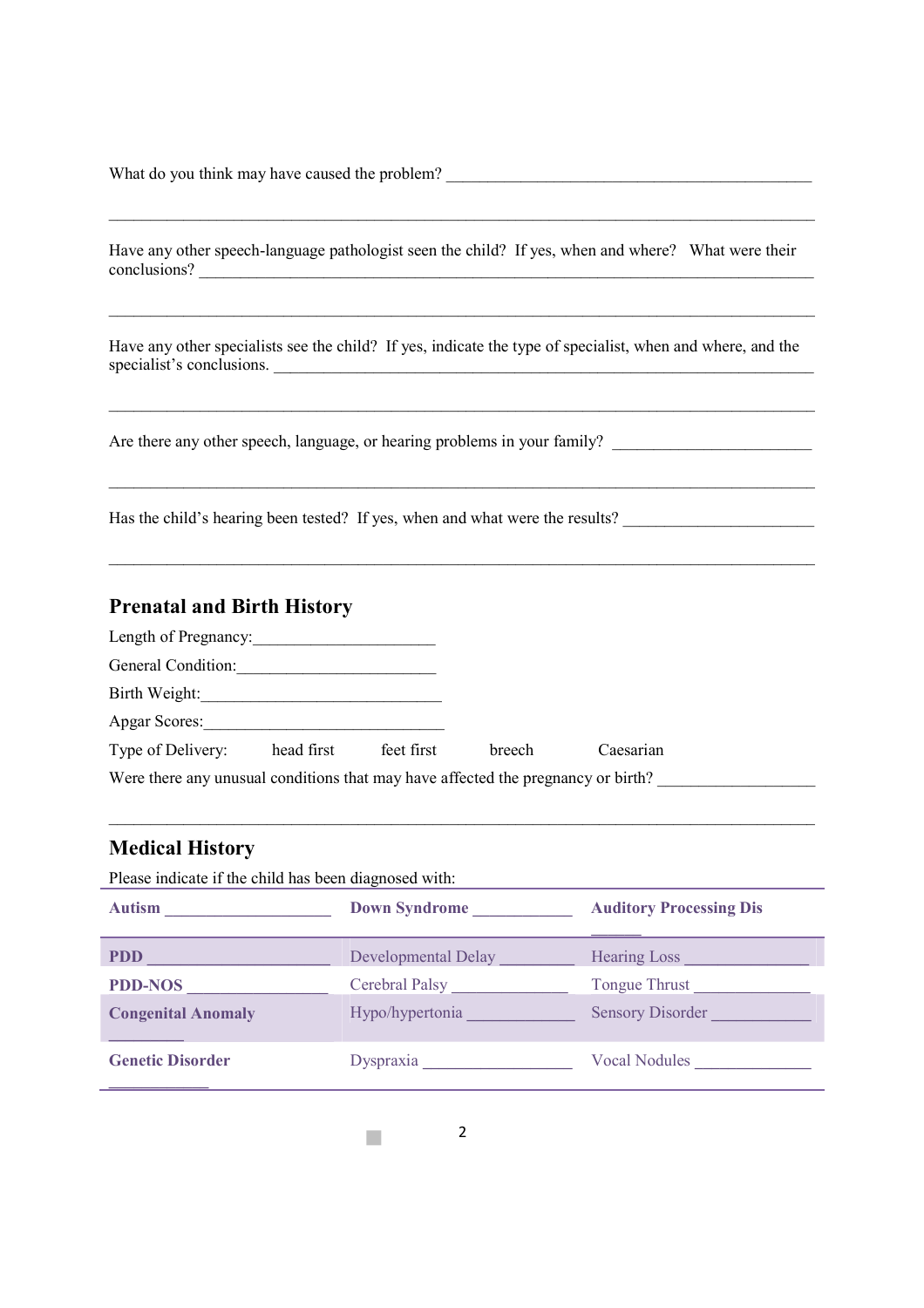Por favor, indique si el niño ha sufrido lo siguiente:

| Alergias      | Asma             | Varicela            |
|---------------|------------------|---------------------|
| Resfriados    | Convulsiones     | Grupa               |
| <b>Mareos</b> | Drenaje del Oído | Infecciones de Oído |
| Encefalitis   | Sarampión Alemán | Dolores de Cabeza   |
| Fiebre Alta   | Influenza        | <b>Mastoiditis</b>  |
| Sarampión     | Meningitis       | Paperas             |
| Neumonía      | Convulsiones     | <b>Sinusitis</b>    |
| Acúfenos      | Amigdalitis      | Otro                |

¿El niño ha tenido alguna operación quirúrgica? En caso afirmativo, ¿de qué tipo y cuándo? \_\_\_\_\_\_\_\_\_\_

¿Toma el niño alguna medicación? En caso afirmativo, indique el nombre de la medicación y la dosis. \_\_

\_\_\_\_\_\_\_\_\_\_\_\_\_\_\_\_\_\_\_\_\_\_\_\_\_\_\_\_\_\_\_\_\_\_\_\_\_\_\_\_\_\_\_\_\_\_\_\_\_\_\_\_\_\_\_\_\_\_\_\_\_\_\_\_\_\_\_\_\_\_\_\_\_\_\_\_\_\_\_\_\_\_\_\_\_

\_\_\_\_\_\_\_\_\_\_\_\_\_\_\_\_\_\_\_\_\_\_\_\_\_\_\_\_\_\_\_\_\_\_\_\_\_\_\_\_\_\_\_\_\_\_\_\_\_\_\_\_\_\_\_\_\_\_\_\_\_\_\_\_\_\_\_\_\_\_\_\_\_\_\_\_\_\_\_\_\_\_\_\_\_

¿Tiene el niño alguna alergia? En caso afirmativo, indique cómo se controlan las reacciones. \_\_\_

\_\_\_\_\_\_\_\_\_\_\_\_\_\_\_\_\_\_\_\_\_\_\_\_\_\_\_\_\_\_\_\_\_\_\_\_\_\_\_\_\_\_\_\_\_\_\_\_\_\_\_\_\_\_\_\_\_\_\_\_\_\_\_\_\_\_\_\_\_\_\_\_\_\_\_\_\_\_\_\_\_\_\_\_\_

#### **Developmental History**

Provide the approximate age at which the child began to do the following:

| <b>Use Single Words</b> | <b>Combine Words</b>   | <b>Name Simple Objects</b> |
|-------------------------|------------------------|----------------------------|
| Use Simple Questions    | Engage in Conversation |                            |

Provide the approximate age at which the child began to do the following:

| <b>Crawl</b> | Sit          | <b>Stand</b>   |
|--------------|--------------|----------------|
| Walk         | Feed Self    | Dress Self     |
| Use Toilet   | Use Utensils | Drink from cup |

Does the child have difficulty walking, running, or participating in other activities which requite small or large muscle coordination?

 $\_$  , and the set of the set of the set of the set of the set of the set of the set of the set of the set of the set of the set of the set of the set of the set of the set of the set of the set of the set of the set of th

Are there of have there ever been any feeding problems? If yes, describe:

 $\_$  , and the set of the set of the set of the set of the set of the set of the set of the set of the set of the set of the set of the set of the set of the set of the set of the set of the set of the set of the set of th